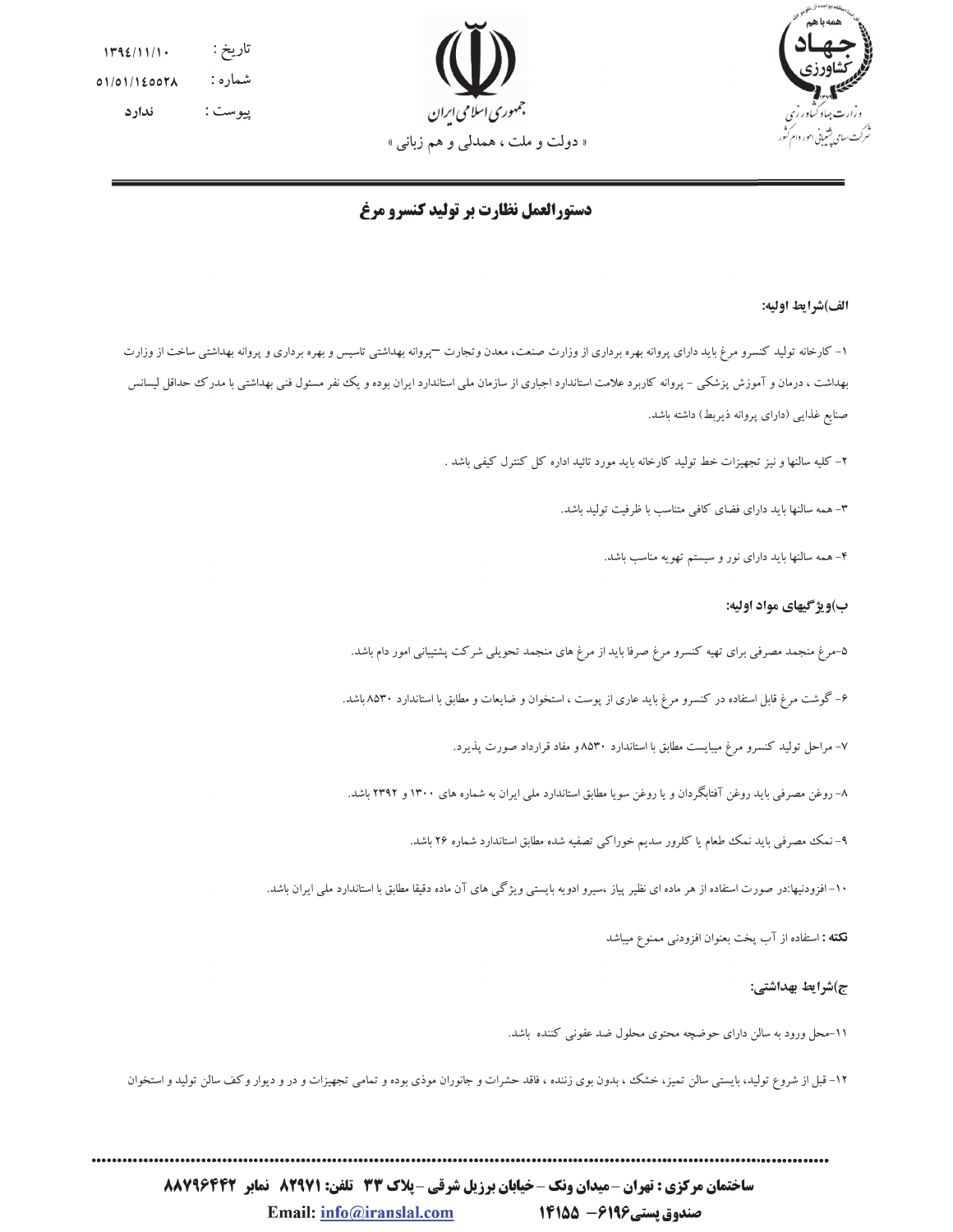



تاريخ :  $1792/11/1$ . شماره :  $01/01/12007A$ پيوست : ندار د

# گیری شسته وضدعفونی گردد.

۱۳– کلیه کارگران کارخانه بایستی دارای گواهی سلامت بهداشت ، ملبس به لباس کار مناسب و تمیز (رویوش و کلاه و بیش بند و چکمه) باشند.

نکته : البسه بایدروزانه شسته شود و بهداشت فردی توسط کارگران رعایت گردد.

۱۴– در پایان عملیات تولید باید چکمه ،دستکش ، پیش بند، کلاه به خوبی شسته و ضدعفونی گردد.

۱۵– سرویس های بهداشتی به تعداد کافی و آب گرم ، صابون در اختیار کارگران باشد.

۱۶– در پایان کار سالن های دیفراست ،اطاق پخت ،سالن استخوان گیری،سالن تولید و تجهیزات بایستی با آب گرم ، پاکیزه و مواد شوینده ، ضدعفونی کننده شسته گردد.

۱۷– کلیه مبادی ورودی و خروجی ، پنجره ها با تور سیمی پوشیده واز حشره کش های الکتریکی در مبادی ورودی استفاده گردد.

۱۸– جعبه کمک های اولیه با وسایل مربوطه در کارخانه موجود باشد.

۱۹– از ورود افراد متفرقه و غیر مسئول بداخل سالن تولید و سالن استخوان گیری باید جلوگیری گردد.

۲۰-در صورتیکه علاوه بر کنسرو مرغ محصولات دیگری مثل کنسرو تن ماهی با همان خط تولید میشود بایستی تمهیداتی اندیشیده شود که این کار در روزهای مشخصی و کاملا مجزا از تولید شرکت صورت پذیرد.

٢١- ظروف مورد استفاده و ميز هاى كار بايد از جنس استينلس استيل باشد.

۲۲– خط تولید بایستی از قسمت های دیگر بوسیله پارتیشن جدا شده باشد

### د)شرايط كنسرو مرغ توليدي :

۲۳–کنسرو مرغ باید عاری از عوامل ناپذیرفتنی شامل:حشرات ، شن وخاک، استخوان،پر،اندرونه مرغ،شیشه خرده، مو، میخ و تمامی عوامل مضر برای سلامتی انسان ، باشد.

۲۴–کنسرو مرغ باید بو و مزه طبیعی مواد متشکله را داشته باشد.و بدون هرگونه بو و مزه خارجی باشد.

۲۵–کنسرو مرغ باید رنگ مواد مورد مصرف را داشته باشد.

۲۶-مدت زمان پخت باید به حدی باشد که گوشت مرغ له نشده و شکل ظاهری خود را حفظ کرده باشد.

۲۷-عملیات دیفراست مرغ های منجمد باید در سالن مخصوص و مجزا توام با استفاده از دوش آب سرد و یا وان های مخصوص با رعایت تمامی اصول بهداشتی و یک روز قبل از پخت صورت گیرد .

ساختمان مرکزی : تهران -میدان ونک - خیابان برزیل شرقی -پلاک 33 تلفن: 829211 نمابر 83466288 18778 صندوق پستی146- 1415 Email: info@iranslal.com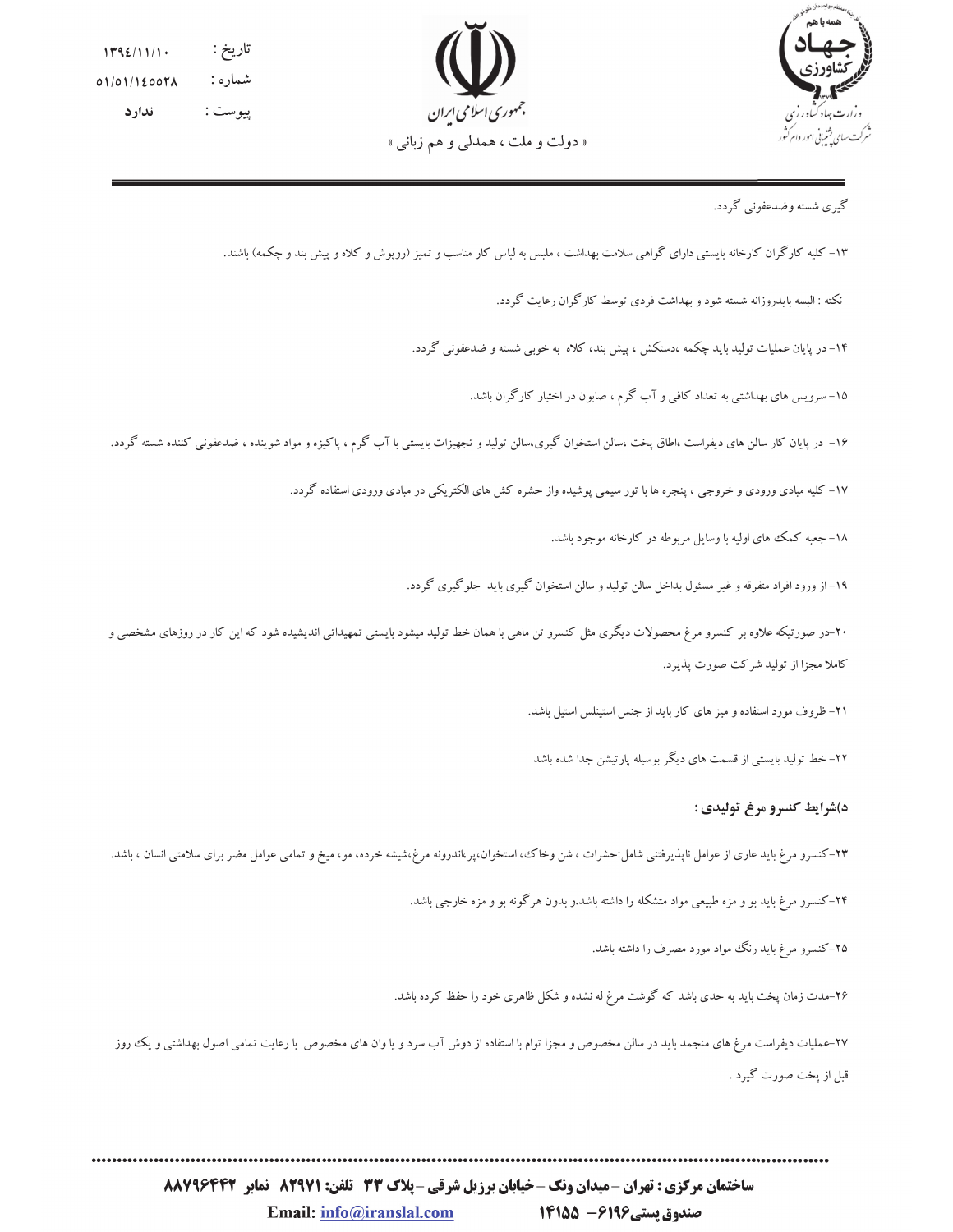



تاريخ :  $1192/11/1$ . شماره :  $01/01/12007$ ندارد پيوست :

**نکته :** استفاده از حرارت و یا دیگ پخت جهت دیفراست ممنوع میباشد.

#### ۲۸–وزن محتوی هر قوطی کنسرو باید ۱۸۰ $\pm$ گرم باشد.

۲۹–وزن آبکش شده کل کنسرو باید حداقل ۷۰ ∏وزن خالص محتوی (۱۲۶ گرم)باشد.

۳۰- میزان گوشت خرده در کنسرومرغ باید حداکثر ۱۰ درصد وزن خالص محتوی(۱۸ گرم) باشد.

۳۱-میزان پری فرآورده در دمای محیط باید حداقل ۹۰ درصد حجم محتوی باشد.

۳۲- مواد غیر خوراکی مربوط به گوشت ازقبیل چربی قابل رویت و غضروف نباید از ۵/۰ درصد وزن خالص محتوی بیشتر باشد.

**نکته:** افزودن هرگونه رنگ مصنوعی و مواد شیمیایی به کنسرو مرغ غیر مجاز میباشد.

۳۳ – ویژگی شیمیایی کنسرو مرغ باید مطابق جدول ذیل باشد:

. . . . . . . . . . . . . . . .

| حد مجاز    | ویژگیهای شیمیایی                                 | رديف |
|------------|--------------------------------------------------|------|
| بيشينه ٠.٥ | نمك طعام(درصد)                                   |      |
| بيشينه ٥   | پراکسید روغن استخراجی(میلی اکی والان در کیلوگرم) |      |
| كمينه ٦.٢  | pH                                               | ۳    |
| بيشينه     | اسيديته روغن استخراجي(برحسب درصد)                | ٤    |

(ماخذ:استاندارد ٨٥٣٠)

ساختمان مرکزی : تهران -میدان ونک - خیابان برزیل شرقی -پلاک 33 تلفن: 829211 نمابر 8426643 صندوق پستی146- 1415 Email: info@iranslal.com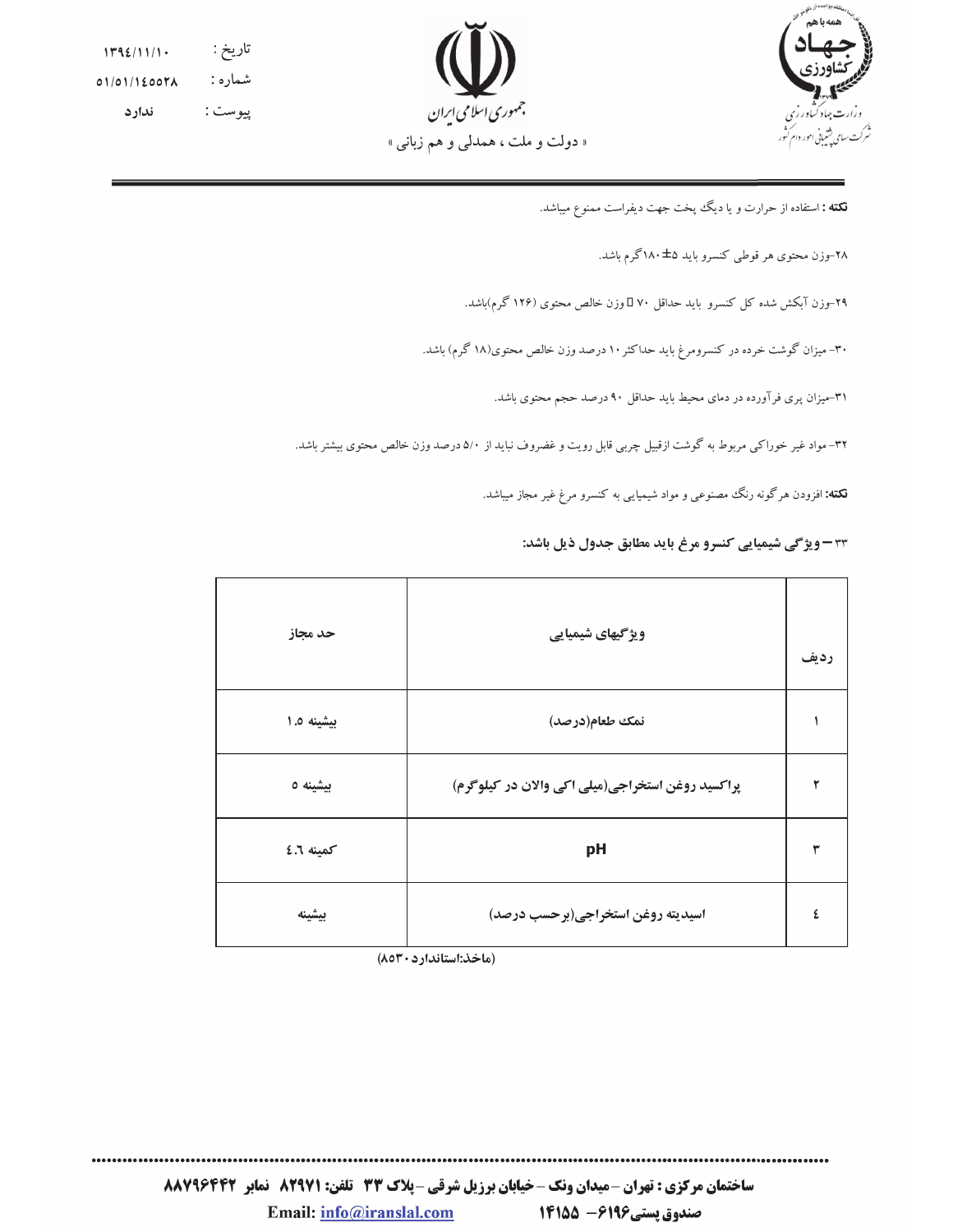



تاريخ : ١٣٩٤/١١/١٠ شماره: 01/01/1600۲۸ ندارد پيوست :

### 34- ویژگی میکروبی کنسرو مرغ باید مطابق جدول ذیل باشد:

| حد قابل قبول در ۱ گرم یا یک میلی لیتر | ويژگى                        |
|---------------------------------------|------------------------------|
| منفي                                  | باكتر يهاى مزوفيل هوازي      |
| منفي                                  | باکتر پهای مزوفیل بی هوازی   |
| منفي                                  | باكتريهاي گرمادوست هوازي     |
| منفي                                  | باکتر یهای گرمادوست بی هوازی |

(ماخذ:استاندارد۱۳۲۲)

٣٥- آناليز كيفي كنسرو مرغ بايد مطابق جدول ذيل باشد:

| مقدار در ۱۸۰ گرم | درصد | فرمول تركيبي            | رديف |
|------------------|------|-------------------------|------|
| 117              | ٧٠   | گوشت مرغ                |      |
| 20.9             | 0.07 | روغن آفتابگردان يا سويا |      |
| 7.5              | r.o  | افزودني                 | ٣    |
| ۸. ۱             |      | نمك                     | ٤    |

ساختمان مرکزی : تهران -میدان ونک - خیابان برزیل شرقی -پلاک 33 تلفن: 829211 نمابر 86466288 صندوق يستى149- 1455 Email: info@iranslal.com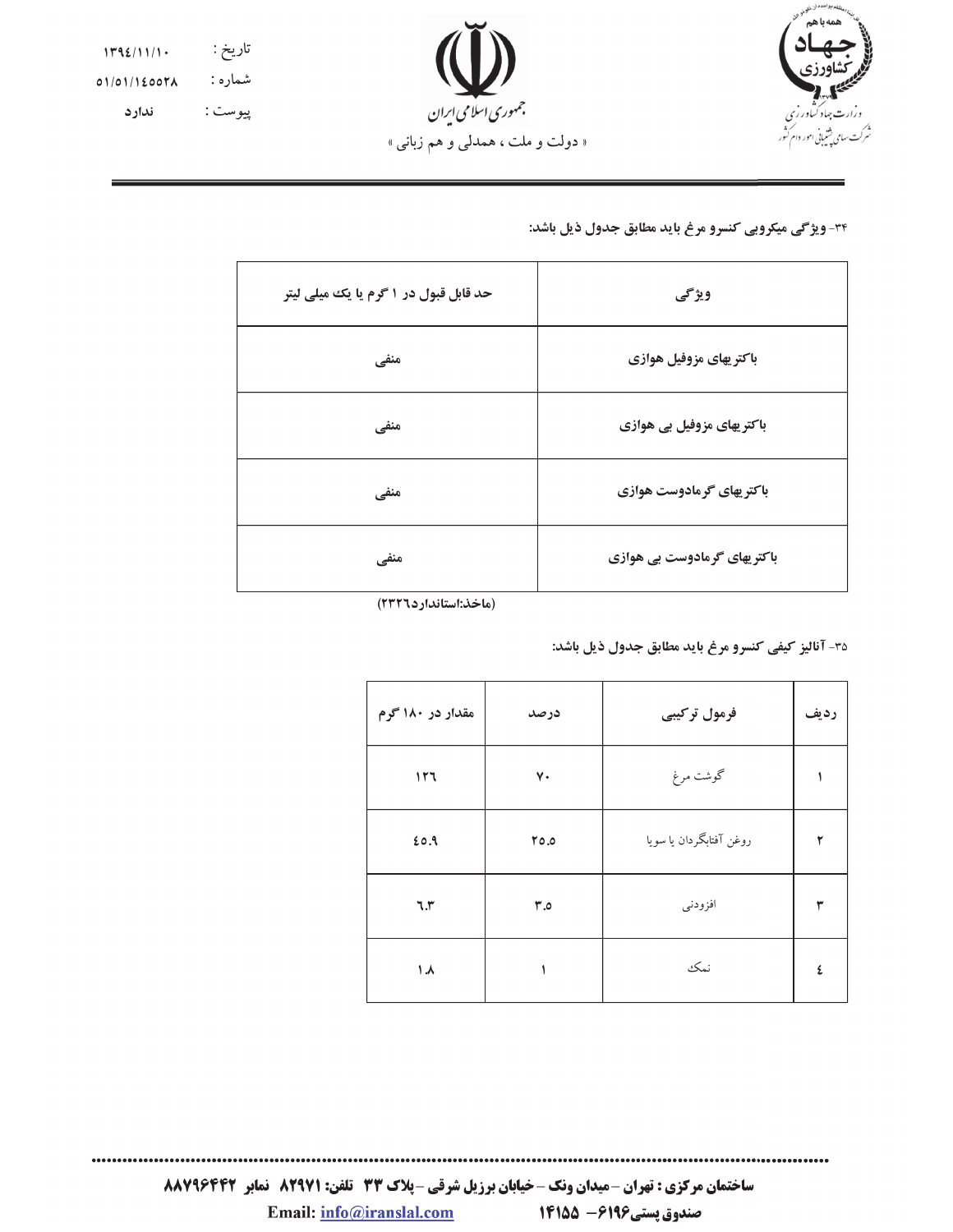



تاريخ :  $1192/11/1$ . شماره :  $01/01/12007A$ پيوست : ندار د

۳۶- مشخصات روی قوطی کنسرو به ۳ زبان فارسی ،انگلیسی و عربی عبارتند از:

نام فرآورده– نام ،آدرس و تلفن کارخانه تولید کننده–نام شرکت سفارش دهنده–علامت تجاری–فرمول ترکیبی(از زیاد به کم) –تاریخ تولیدو انقضا (روز،ماه،سال) —شماره پروانه بهره برداری-شماره پروانه بهداشتی ساخت-شرایط نگهداری و دستور مصرف.

۱–۳۶–توصیه های نگهداری و مصرف درج شده روی قوطی کنسرو مرغ عبارتند از:

– در جای خشک و خنک و دور از تابش مستقیم نور خورشید نگهداری شود.

- قبل از مصرف مطمئن شويد سر و ته فوطى برآمده نباشد.

- قبل از مصرف به مدت ۲۰ دقیقه درآب جوش جوشانده شود.

- بعد از باز شدن درب قوطي، دريخچال نگهداري شود.

۲–۳۶–مشخصات روی قوطی باید به صورت چاپی باشد.

۳۷- قوطی های خالبی کنسرو باید بدون زنگ زدگی ،نشتبی و یا ضرب دیدگی باشند.

۳۸- چنانچه از کفی بجای کارتن جهت بسته بندی استفاده میشود ،ابعاد کفی جهت بسته بندی ۲۴ تایی

۵۵٪ (۳۶۰×۳۴۰) میلیمتر بوده و کارتن یا کفی مورد استفاده باید مقاومت لازم بالاخص در هنگام حمل و نقل را داشته باشد.

## ه) نگهداري و چيدمان کنسرو مرغ درانبار :

۱– محل نگهداری خشک و دوراز تابش مستقیم نور خورشید باشد.

۲–در دمای محیط (۲۵ درجه سانتیگراد )نگهداری شود.

٣-برای چیدمان حتبی الامکان از باکس پالت استفاده شود.( هرباکس حداکثر ١ تن یا ٢٠٠ بسته ٢۴ عددی)

۴-در صورت استفاده از پالت توجه شود که چیدمان بیشتر از یک ردیف نباشد( تا از آوردن فشار بر روی بسته های قوطی کنسرو ها جلوگیری گردد.)

۵–رعایت فاصله ها از دیواره های انبار (۵/۰ متر)باشد.

۶– اصل تقدم و تاخر تاریخ تولید در هنگام چیدمان رعایت شود.

ساختمان مرکزی : تهران -میدان ونک - خیابان برزیل شرقی -پلاک 33 تلفن: 829211 نمابر 83466288 18778 Email: info@iranslal.com صندوق پستی1496 - 1415